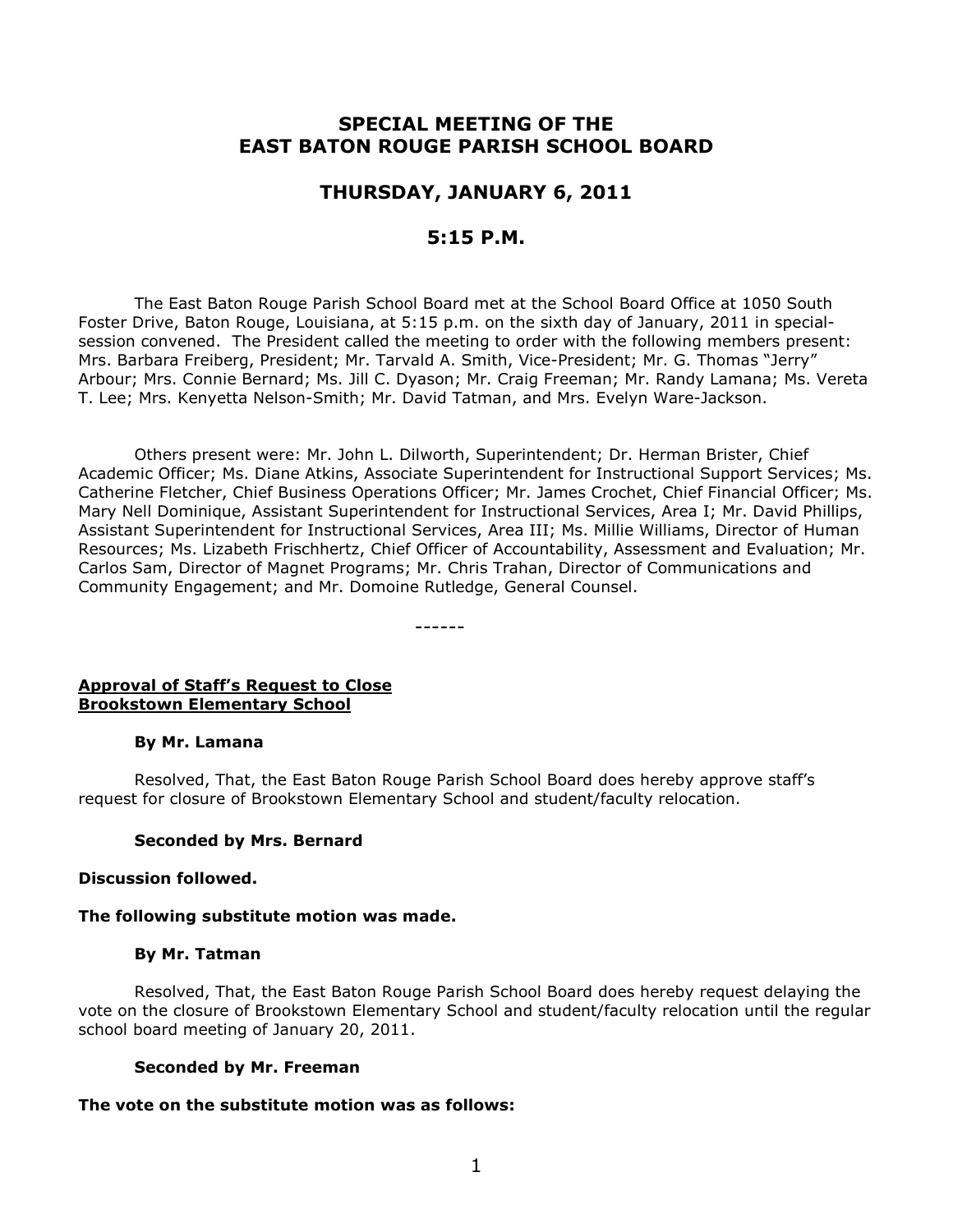| Yeas: $(1)$    | Mr. Tatman                                                                                                                                       |
|----------------|--------------------------------------------------------------------------------------------------------------------------------------------------|
| Nays: (10)     | Mr. Arbour, Mrs. Bernard, Ms. Dyason, Mr. Freeman, Mrs.<br>Freiberg, Mr. Lamana, Ms. Lee, Mrs. Nelson-Smith, Mr. Smith,<br>and Mrs. Ware-Jackson |
| Abstained: (0) | <b>None</b>                                                                                                                                      |
| Absent: (0)    | None                                                                                                                                             |

**The substitute motion failed.**

**The vote on the original motion was as follows:**

| Mr. Arbour, Mrs. Bernard, Ms. Dyason, Mr. Freeman, Mrs.          |
|------------------------------------------------------------------|
| Freiberg, Mr. Lamana, Ms. Lee, Mrs. Nelson-Smith, Mr. Smith, Mr. |
| Tatman, and Mrs. Ware-Jackson                                    |
|                                                                  |

**Nays: (0) None**

**Abstained: (0) None**

**Absent: (0) None**

**The original motion was declared adopted.**

**------**

#### **Approval of Staff's Request to Close Banks Elementary School**

#### **By Mrs. Bernard**

Resolved, That, the East Baton Rouge Parish School Board does hereby approve staff's request for closure of Banks Elementary School and student/faculty relocation.

#### **Seconded by Mr. Lamana**

**The vote on the motion was as follows:**

- **Yeas: (7) Mr. Arbour, Mrs. Bernard, Ms. Dyason, Mr. Freeman, Mrs. Freiberg, Mr. Lamana, Mr. Tatman, and Mrs. Ware-Jackson**
- **Nays: (3) Mrs. Nelson-Smith, and Mr. Smith**
- **Abstained: (1) Ms. Lee**
- **Absent: (0) None**

**The motion was declared adopted.**